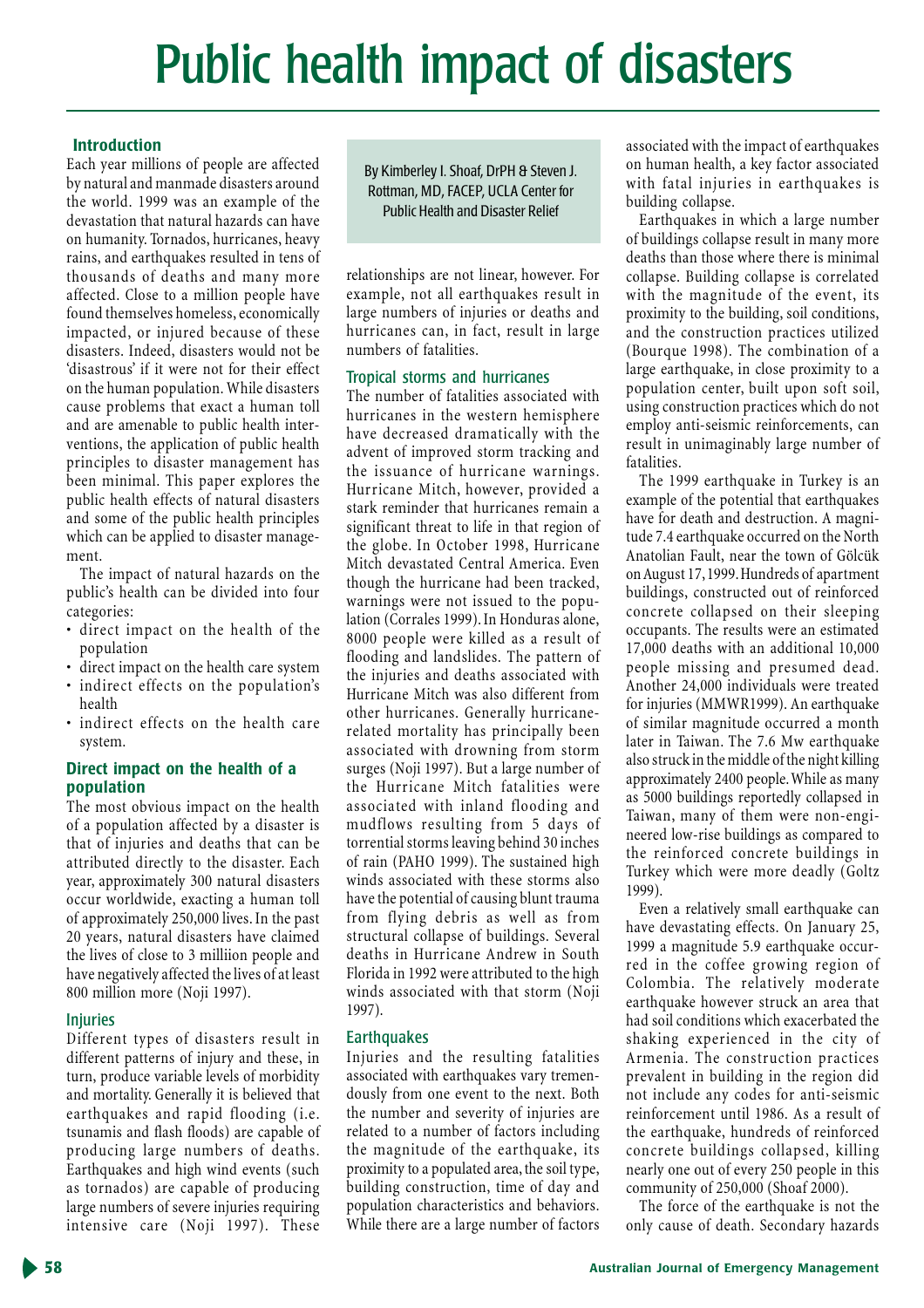such as firestorms and tsunamis can also wreak havoc and a high death toll. It is estimated that as many as 10% of the deaths in the Kobe earthquake were a result of the fires that ignited from ruptured gas lines. Rubble in the narrow streets restricted the fire department's access to the fire, allowing it to spread across large sections of the city.

In 1998 a magnitude 7.0 earthquake struck off the coast of Papua New Guinea. While the quake was felt, it did no damage to the small houses in the villages off the coast. However, 15 minutes later three tsunamis struck the coastal villages. It is estimated that as many as 3000 of the 8000 inhabitants of the region died as a result of the waves, which exceeded 12 meters (USC 1998). Many of these deaths were a result of the force of such a large amount of water surging against the body. For those who survived the force, many drowned, as they were unable to swim.

Non-fatal injuries also vary in severity and number and are dependent on a number of variables. Unlike fatalities the critical factor is not necessarily building collapse or even damage to structures. Non-fatal injuries can range from very minor injuries such as lacerations and injuries to soft tissue to such lifethreatening injuries as trauma to internal organs. Whereas fatal injuries are usually caused by building damage, these nonfatal injuries appear to be more directly associated with ground shaking. The Northridge earthquake of 1994 provides an example of this. Whereas a majority of deaths occurred in collapsed buildings, most non-fatal injuries (both those who were hospitalised and those who sought treatment elsewhere) were more associated with non-structural responses to ground shaking. The two major causes of non-fatal injuries were being struck by objects (or running into them) and falls (Peek-Asa et al. 1998, Shoaf et al. 1998).

# Communicable diseases

Many believe that the primary role of public health in disasters is to control potential communicable disease outbreaks after a disaster. While it is true that the potential for outbreaks and even epidemics of infectious disease exists after any natural disaster, the actual occurrence of such outbreaks has been rare (Noji 1997). In order for the risk of epidemic to exist, the disease of concern needs to exist in the population prior to the disaster.

Following the earthquake in Turkey in October1999, there was a great deal of speculation that outbreaks of cholera and

typhoid would occur as a result of the large number of dead bodies. While there are sporadic cases of typhoid in Turkey it is not a disease that is common there. One individual was treated for typhoid by emergency medical personnel following the earthquake, although the case was not confirmed as typhoid and the source of contagion was not identified. A single case of typhoid in an area where sporadic cases exist is not an outbreak. However, that case fueled a great deal of commotion in the media and the public health community. Dr. Claude deVille de Goyet of the Pan-American Health Organization wrote an op-ed piece for the New York Times, which unfortunately was not carried. In that piece, Dr. de Goyet talked about the myth that disasters result in epidemics of infectious diseases and emphasized instead the need for maintenance and quick restoration of sanitary services and potable water to the affected population, as well as surveillance of its health status. Dr. de Goyet also admonished post-diaster efforts aimed both at the quick disposal of bodies as a public health measure, as well as large immunisation campaigns geared to counter epidemics of specific infectious diseases that simply do not occur following these incidents.

A more accurate reflection of how well a community can withstand the adverse health effects caused by a disaster may be found in the strength of the public health system in place prior to the disaster. Consider the occurrence of dengue fever following both Hurricane Mitch in Honduras and the earthquake in Colombia.

Honduras has a public health system which is making great strides in improving the health situation for its population. In the last 10 years, both maternal mortality and infant mortality have decreased steadily in Honduras. However, infectious diseases continue to be the principal reason for medical care and hospital admission and represent six of the top ten causes of death in the country (PAHO 1998). In Colombia, the public health situation also has improved, yet infectious diseases still represent one of the principal reasons for medical care and are one of the top five causes of death (Shoaf 2000).

Both Colombia and Honduras are endemic regions for dengue fever; in 1998 in fact, Armenia, Colombia had an epidemic. Both the Colombian earthquake and the Honduran hurricane produced conditions that could increase the vector, flies, which carry dengue. Since the impacted area in Colombia was smaller the ability to provide vector control in the region was greater. Surveillance in Colombia demonstrated that there was no increase in either classic or hemorrhagic dengue fever. Surveillance in Honduras however, demonstrated a Bimodal increase in cases of dengue: a small increase immediately following the hurricane and a second increase in January, 1999. The destruction of the transportation and health care sectors from massive flooding made it more difficult for the health care sector to respond to a disaster of such magnitude. While Colombia's public health infrastructure was most likely a contributing factor in the absence of post-earthquake disease outbreaks, a disaster may increase the demands on an already weak public health infrastructure in developing countries. This may result in a shift in priorities away from building communicable disease prevention and control programs in non-disaster times, to more urgent efforts to respond to a legitimate increase in cases when a disaster occurs (Richman 1993).

No outbreaks of infectious disease, such as dengue, have been reported following similar disasters in the United States or other developed countries. This is simply because infectious diseases do not represent major causes of illness or death in the United States. While dengue fever is a possibility in parts of the United States, particularly southern Florida, because the occurrence rate is small, any outbreak detected by surveillance would most likely also be small and not expected be a large additional burden on a public health system that is trying to provide basic necessities in response to a disaster.

# **Acute illnesses**

In contrast to infectious diseases, disasters do have the potential for other types of short-term impact on the population's health. Some disasters have the potential for directly or indirectly causing acute illnesses in an exposed population. Earthquakes, for example, can cause the release of soil containing spores, such as coccidioides immitis, causing clinical coccidioidomycosis. This occurred following the Northridge, CA earthquake of 1994 causing a small outbreak of coccidioidomycosis in a community in Southern Ventura County. Other natural hazards that have the potential of causing acute illness include volcanoes and wildfires which can cause both respiratory and ocular problems as a result of ash, smoke, and toxic gases.

Extreme weather conditions are good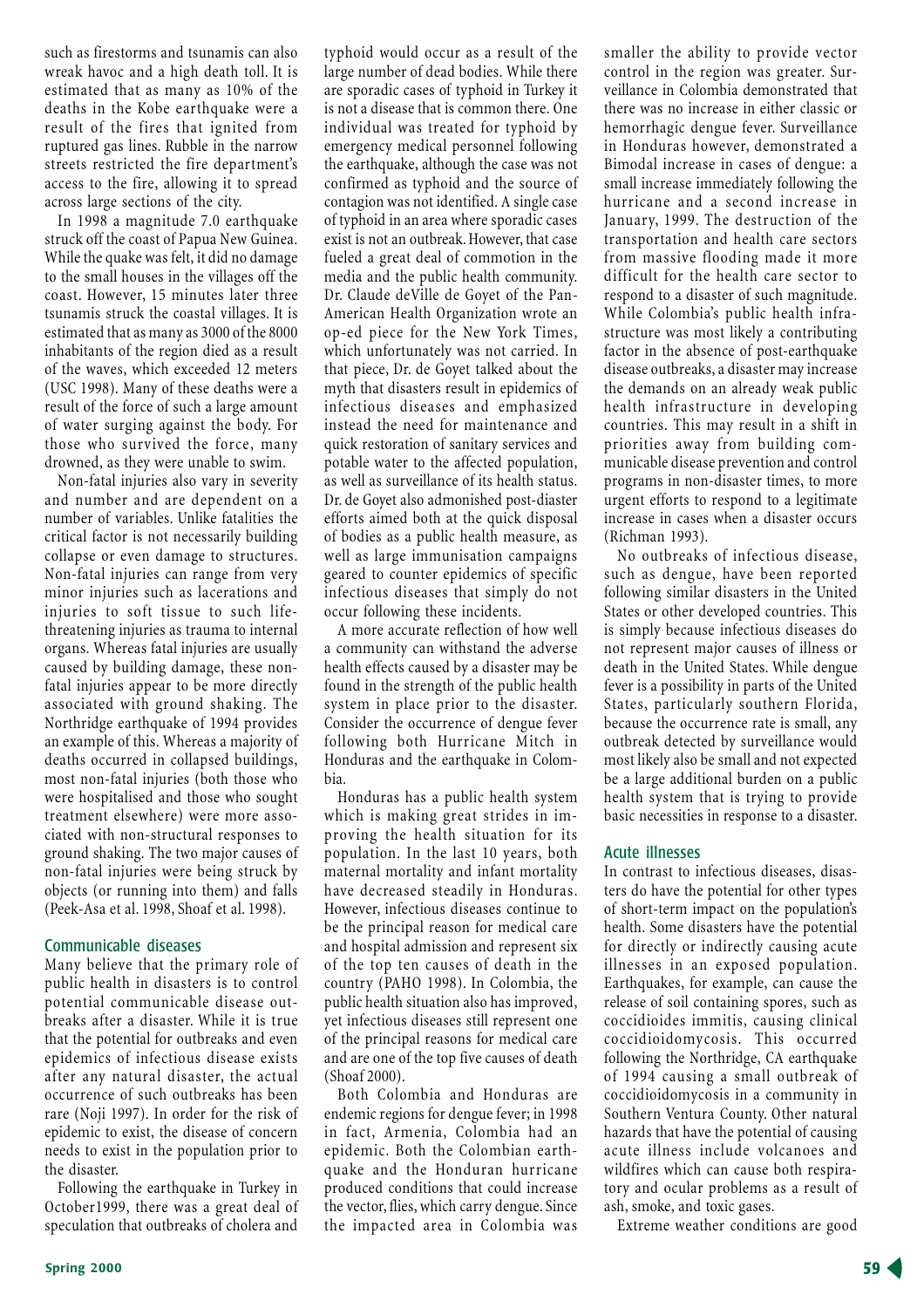examples of natural hazards which have the potential for both direct and indirect acute health consequences. In the United States in the recent past, increases in morbidity and mortality as a direct result from heat waves have been documented. In Chicago in the summer of 1995, 465 people died from heat-related illness when record-breaking temperatures were recorded for 8 consecutive days (MMWR 1995). Those most at risk were those who were elderly and either did not have, or did not turn on, air conditioning in their homes.

At the opposite extreme hypothermia is only one potential acute health problem associated with extreme cold weather. Extreme cold weather events are also accompanied by two secondary hazards which carry their own adverse health effects. Extreme cold events, especially those that result in ice storms, often result in electrical power outages. In response to the lack of electricity, residents commonly resort to using candles for light and kerosene heaters and fireplaces for heating. This use of open-flame sources has been associated with residential fires, and fire-related mortality. Power failures also result in residents using gasoline or kerosene powered generators. The misuse of generators in poorly ventilated settings is associated with an increase in carbon monoxide poisoning (MMWR 1998).

#### **Chronic illnesses**

The consequences of a disaster on the health of the population are not limited to acute conditions such as physical injuries or acute illness. For a long time there has been speculation that disasters result in an increase in adverse consequences of chronic illness such as heart disease. Anecdotal accounts of disasters often include reports of increased heart attack deaths, especially in the event of acute onset disasters such as earthquakes. Certainly heart attack deaths are often included in the official numbers of fatalities in disasters. In the Northridge, Californian earthquake, the official coroner's report of the fatalities directly or indirectly associated with the earthquake was 57. Only 33 of those deaths were as a result of physical injuries (Peek-Asa et al. 1999). The other deaths were attributed to heart attacks or other medical causes. These numbers, however, did not include all individuals who died of heart attacks in Los Angeles County on January 17, 1994, but only those coronary deaths that came to the attention of the coroner and were determined to be somehow caused or hastened because of

the earthquake. A study of the fatal coronary events in Los Angeles found that indeed there was an increase in the number of heart attacks on January 17, 1994 however, a decrease of fatal events occurred in the following week (Kloner et al. 1997). Thus, it appears that an acute disaster such as an earthquake may hasten death from heart attack, however, the net effect is not a significant increase in fatal heart attacks.

While disasters may not be associated with a large increase in fatal acute coronary events, they do appear to result in greater morbidity from chronic conditions such as heart disease, hypertension and diabetes. Researchers in Japan found that glycemic control was impaired in diabetics following the Kobe earthquake (Inui et al. 1998). Similarly, following Hurricane Iniki on the Island of Kuai in Hawaii, the mortality rate from diabetes doubled compared to prior to the Hurricane (Hendrickson and Vogt 1996). Therefore, conditions for which stress is a risk factor and for which ongoing health care is necessary appear to be affected by disaster situations.

#### Psychological effects

The health effects of natural disasters are not purely of a physical nature. A great deal of literature deals with the emotional or psychological effects of disasters. Just like the physical effects, the emotional effects of disasters vary greatly from disaster to disaster. They also tend to range from very minor emotional distress to clinically diagnosable psychological pathology. Again there are a number of variables that contribute both to the severity and extent of the psychological effects. Generally, natural disasters result in large numbers of individuals suffering from minor emotional distress that tends to be self-limiting in nature (Bravo et al. 1990). Some portion of the population may suffer from more severe forms of distress, especially anxiety and depression, depending on their prior psychological state and the impact of the disaster on them and their families (Siegel 1999). While it has generally been believed that victims of natural disasters suffer from Post-Traumatic Stress disorder (PTSD), it does not appear that this is the case. Symptoms of PTSD may be expressed by victims of natural disasters but community based studies do not reflect an increase in diagnosable PTSD (Siegel 2000).

# Direct system effects

Hospitals, clinics, health care centers and the personnel that staff them are subject to the same destructive forces as are other buildings and people in the area of a disaster. This damage occurs at a most inopportune time, just as the need for emergency health care is greatest.

# Damage to the physical infrastructure

An example of the direct impact of disasters on the health care system was the damage to hospitals as a result of the Northridge earthquake. Eighteen hospitals suffered varying degrees of structural and/ or non-structural damage as a result of the earthquake. Several hospitals had to evacuate patients already there and others were unable to treat individuals seeking emergency care (Cheu 1995).

The earthquake of January 25, 1999 in the coffee region of Colombia had similar devastating impacts on the health care system. The one hospital in the community of Calarca suffered significant damage to the building, causing the evacuation of the 30 in-patients to a building next door. Although the damage did not affect the integrity of the building, stairwells were impassable and significant damage to walls in the operating suite made those areas unusable. The hospital continued to provide emergency care in the portion of the building that had been constructed after a previous damaging earthquake. This section fared much better than the older sections of the hospital, which had significant portions built of unreinforced concrete.

A number of clinics in Armenia also suffered major structural damage. Of the 12 public health clinics in the city, four collapsed in the original earthquake with five others having significant damage to the roof, walls, and equipment. One clinic slowly slipped down the hillside behind it, although it had continued to function in the immediate aftermath of the earthquake.

The effects on the health care system are not only a result of structural damage. A major cause of damage to hospitals in the Northridge, Californian earthquake, was breakage of water lines and sprinkler pipes. Many hospitals, although structurally sound were unable to operate because of the damage caused by water pipes rupturing and flooding the facility causing a loss of medical records, medical supplies, computers and other electronic equipment (Cheu 1995). The Sepulveda Veteran's Administration had such extensive damage due to water that they were forced to evacuate their patients to other area hospitals in spite of the fact that they sustained no structural damage to the hospital.

Other non-structural damage also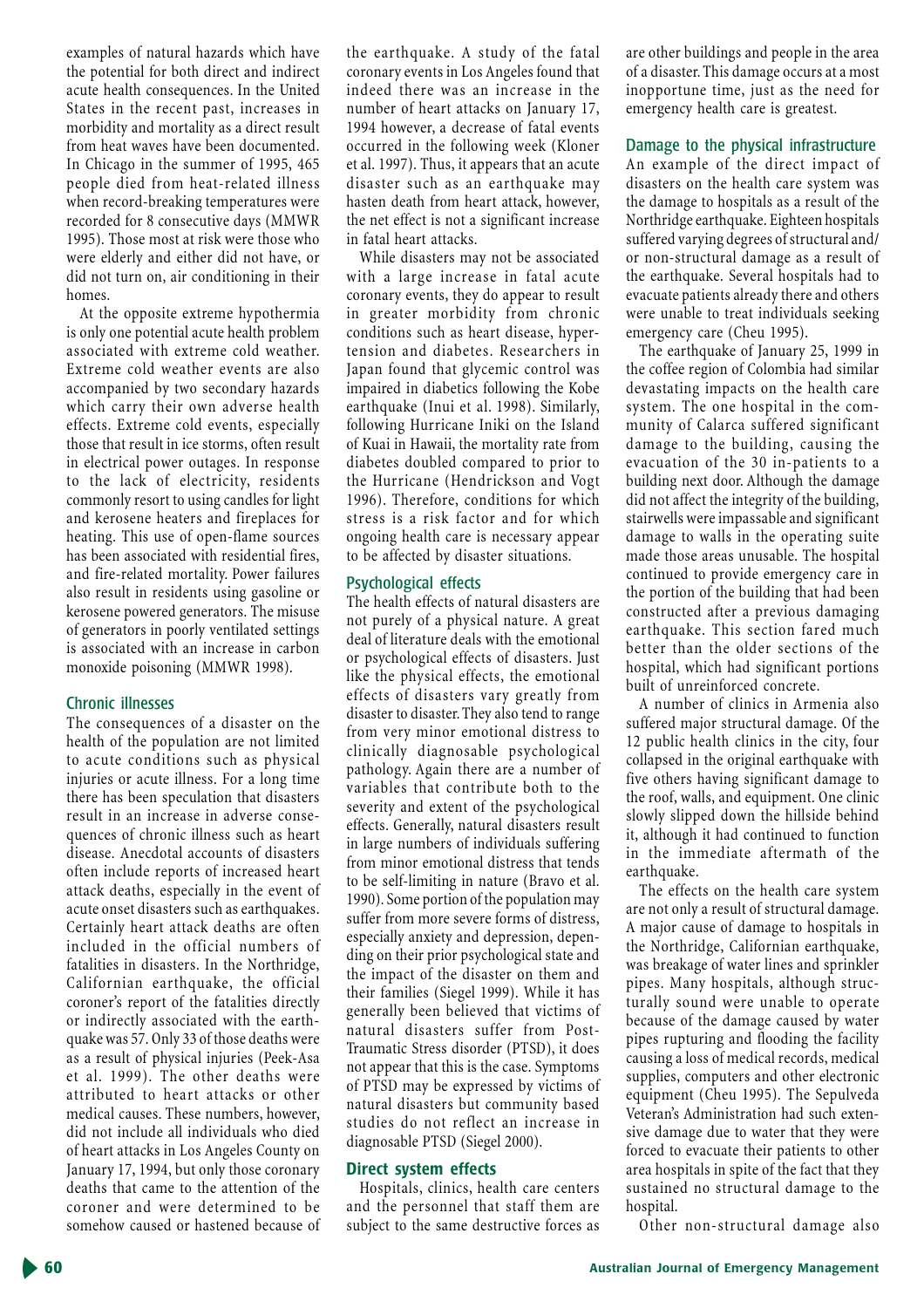affects the ability of health care agencies to provide services after disasters. Forces from earthquakes, tornados and hurricanes can damage both supplies and equipment as they fall to the ground or have other things thrown on top of them. The destruction of equipment and supplies, especially the loss of laboratory functions and pharmaceuticals, places an additional burden on a health care agency trying to provide services to an increased number of patients. Likewise, the loss of medical records can place an additional burden on the system.

#### Loss of personnel

In addition to the buildings having the potential to be affected by the disaster, the personnel required to keep the health care system functioning can also be victims of the disaster. When a disaster strikes a region, those who provide health care can be injured, lose family members, or have significant damage to their residences. Even if they are physically able to report for duty there may be significant emotional issues for them to deal with. There is a need for them to know that their family members are alright. They will also need time to return their homes to order as well. This need for time off comes just as the need to provide health care services often exceed the capabilities of a fully functioning health care system.

#### Indirect impact on the population

In addition to the direct health impacts that disasters have on a population's health there are indirect effects. These effects result partly from the loss of routine health care as a result of both damage to the health care system and the overloading of the system with trauma-related care.

#### Loss of primary health care

Damage to the health care system can have a significant impact on the health of the population in the area of a natural disaster. In addition to urgent health care needs generated by the disaster populations have baseline conditions which do not end because a disaster has occurred. There are primary health care needs which, if not met, will adversely affect the population. Immunisations, prenatal care, management of chronic medical conditions such as hypertension, diabetes and cardiac disease, as well as other primary health care services need to be maintained and provided to the affected population.

There are also members of each community who have special health care needs. In one study of Los Angeles County residents it was found that approximately 21% of households in the County have at least one member who uses prescription medications (Sareen et al. 1998). If pharmaceutical services are interrupted where will these prescriptions be refilled?

#### Loss of normal living conditions

Disasters have the potential to economically impact both the community as a whole as well as individuals and families. The Northridge earthquake has been the costliest natural disaster in American history. Some estimate that the cost of this earthquake has exceeded 42 billion dollars (Eguchi et al. 1998). This estimate does not include the potential economic impact of business failure because of the inability to recover from the damages of the earthquake. This economic loss is borne not only by the government and business, but also by individuals and families. While research seems to indicate that most victims of disasters in the United States eventually recover and return to their original living conditions it also indicates that recovery is neither rapid nor definite. Some sectors of the population seem to be able to recover more quickly and more fully than others (Bolin 1993). Those who have excess resources may be able to invest those resources in recovery.

Those who depend on outside assistance may find that the recovery process is longer and more difficult. In addition, those members of society who are marginalised, because of economic status, language barriers, age, infirmity, or belonging to a minority group, may also find it more difficult to access needed services to achieve recovery. In the meantime those who have not yet recovered often live in sub-optimal circumstances. An example of this was demonstrated following the Kobe earthquake of 1995. A great deal of recovery occurred in that city very rapidly following a devastating earthquake. When one of the authors visited Kobe in 1997, many of those affected by the earthquake had already repaired or rebuilt their homes. Most of the temporary living quarters were shut down as residents returned to a more normal lifestyle. However, there were still a number of people living in temporary settlements far from their neighborhoods. These temporary settlements were communities of prefabricated housing that had one small bedroom, cooking facilities and a small bath. Laundry facilities were available on the outside of the units. While most Japanese homes are small these residences were even smaller than average. These communities were not inhabited

by a cross-section of the population. The majority of the residents were elderly individuals and couples. Most had rented their homes prior to the earthquake and were waiting for the construction of new apartment buildings so they could return to a more normal lifestyle.

#### Role of disaster assistance

The receipt of disaster assistance has been tied to long-term health outcomes. Melkonian (1997) found, in a prospective study of employees of the Ministry of Health who lived in the area of the 1989 Spitak, Armenia earthquake, that receipt of disaster assistance was related to health care outcomes not normally considered as 'disaster-related' such as the three medical conditions mentioned above: diabetes, cardiovascular heart disease and hypertension. He found that while exposure to disaster-related stressors (ie. damage to home, injury to self, or injury/ death of family member) was only weakly related to health care outcomes, receipt of disaster assistance specified the relationship (Melkonian 1997). In other words, those individuals who had high levels of disaster stressors had significantly lower levels of disease in the two years following the earthquake if they received disaster assistance. Disaster assistance however had no effect on the level of disease for those who had low levels of earthquake-induced stressors.

# Indirect impacts on the health care system

Disasters also indirectly impact the health care system just as they indirectly affect the population. The indirect impacts result from increased usage of the system and from impacts on the infrastructure upon which the health care system relies.

#### External infrastructure damage

'Even when they are not impacted directly, individuals and businesses may be affected for an extended period through damage to lifelines such as water supply or roads' (Cole 1995). Certainly the health care sector, like the business sector, must rely on the external infrastructure for normal functioning. On a day to day basis the health care sector depends upon the utilities to provide electricity, water, natural gas, and telecommunications. An effective emergency medical system (EMS) is dependent upon a transportation sector that maintains adequate roads and highways.

All natural disasters have the potential for inflicting serious damage on the lifelines upon which the health care sector depends. The utilities are at risk for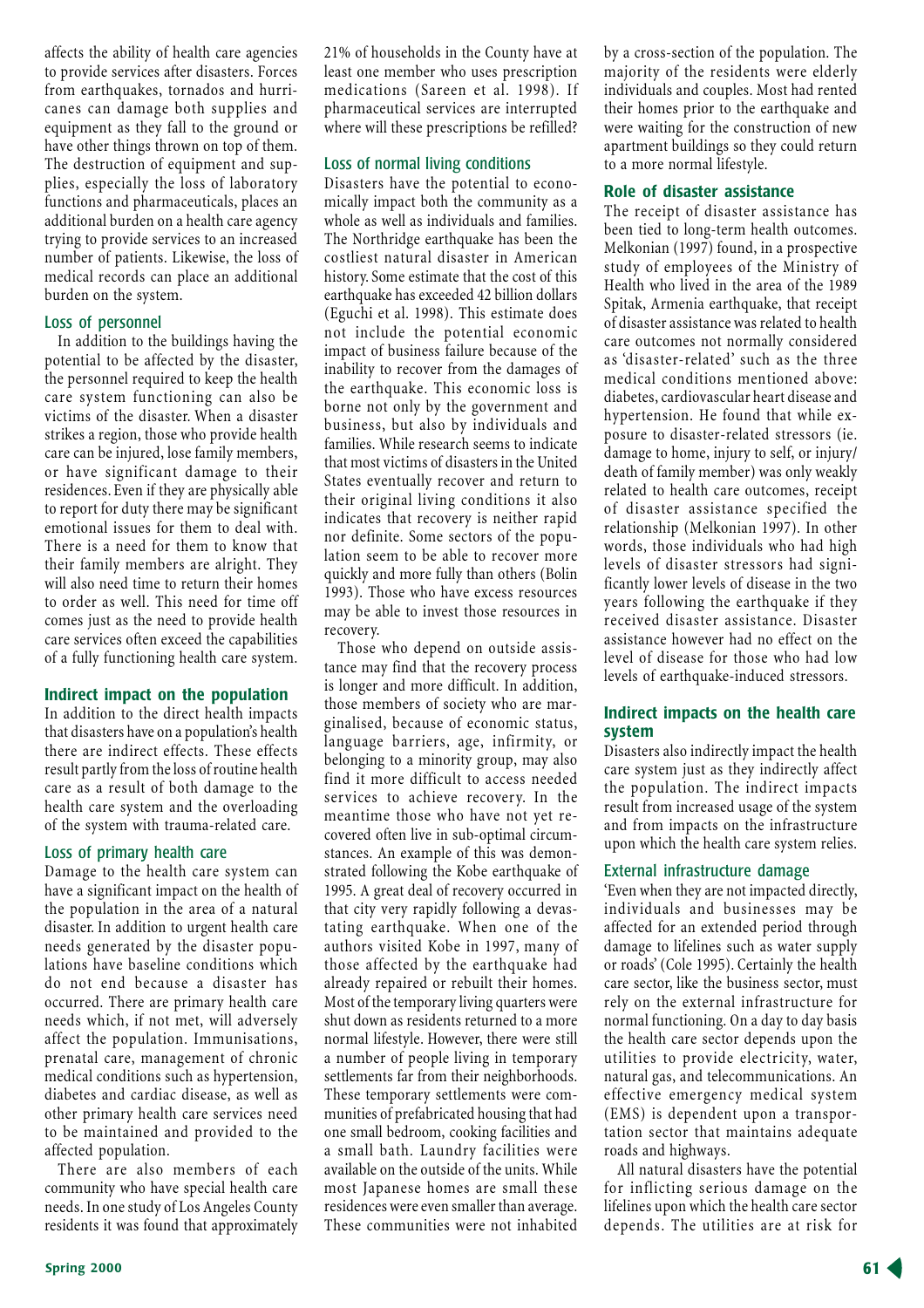downed power and telecommunication lines, over-turned or cracked transformers, and system overloads from earthquakes, windstorms, hurricanes, ice storms and other natural hazards. Underground pipes carrying water, sewage, oil, or natural gas are at risk for breakage from earthquakes. Water treatment systems can be overwhelmed by large amounts of water from hurricanes and other flooding events. Without these utilities the health care system cannot function.

Large health care agencies, such as hospitals, often maintain back-up systems in case of failure of the infrastructure. Hospitals maintain emergency generators and have some water storage capabilities. However, these back-up systems do not always function as expected and are by their nature limited resources to be used for a short period of time. Also, other essential components of the health care system often do not have such back-up systems. Clinics, pharmacies, doctors' offices rarely have the capability to provide themselves with power or water in the event of a disaster.

The transportation system is also vulnerable to many types of natural disaster. In Honduras alone Hurricane Mitch destroyed more than 9000 meters of bridges isolating many communities. The combination of destruction to the transportation and communications sectors had a grave impact on the public health sector's ability to respond to the disaster. Because of the damage surveillance efforts were hampered. Instead of 70% of locations providing surveillance reports on communicable diseases only 30% of locations provided such reports following the disaster. This hampered the ability to respond to any public health emergencies that may have cropped up and probably contributed to the dengue fever outbreak (PAHO 1999).

#### **Conclusion**

The public health consequences of natural disasters are complex. Disasters directly impact the health of the population resulting in physical trauma, acute disease, and emotional trauma. In addition, disasters may increase the morbidity and mortality associated with chronic diseases and infectious diseases through the impact on the health care system. How are these ramifications best reduced? As the saying goes, an ounce of prevention is worth a pound of cure. Possibly the greatest factor which would lead to reduced morbidity and mortality as a result of disasters is a strong public health system.

A public health sector which conducts routine surveillance, has good immunisation coverage, maintains adequate environmental control, etc. will be better able to withstand the increase in need following a disaster. The health system, including the medical care system, however must itself be prepared to resist the disaster. Buildings and their contents must protect the health care professionals inside and they must be able to continue to function in the aftermath of a disaster. This necessitates that the health sector undertake major efforts to mitigate damages to itself from potential hazards and prepare to function at increased capacity following the impact of a disaster.

#### **References**

Bolin Robert 1993, Household and Community Recovery after Earthquakes, Boulder, University of Colorado.

Bourque L.B., Peek-Asa C., Mahue M., Nguyen L.H., Shoaf K.I., Kraus J.F., Weis B., Davenport D., Saruwatari M. 1998, 'Health Implications of Earthquakes: Physical and Emotional Injuries During and After the Northridge Earthquake', *Proceedings of the* International Symposium on Earthquakes and People's Health: Vulnerability Reduction, Preparedness and Rehabilitation, WHO Centre for Health Development, Jan. 1997, Kobe, Japan, pp. 22-31.

Bravo M., Rubio-Stipec M., Caninio G.J., Woodbury M.A., & Ribera J.C. 1990, 'The Psychological Sequelae of Disaster Stress Prospectively and Retrospectively Evaluated', American Journal of Community Psychology, No. 18, pp. 661-680.

Centers for Disease Control and Prevention 1995, 'Heat-Related Mortality --Chicago, July 1995', Morbidity and Mortality Weekly Review, August 11, 1995, Vol. 44, No. 31, pp. 577-579.

Centers for Disease Control and Prevention 1998, 'Community Needs Assessment and Morbidity Surveillance Following an Ice Storm -- Maine, January 1998', Morbidity and Mortality Review Weekly, May 08, Vol. 47, No. 17, pp. 351-354.

Centers for Disease Control and Prevention 1999, 'Community Needs Assessment and Morbidity Following an Earthquake-Turkey, August 1999', Morbidity and Mortality Weekly Review, Vol. 48, No. 50, pp. 1147-1150.

Cheu Donald 1995, 'Northridge Earthquake-January 17, 1994: The Hospital Response', FEMA, 17 January: 1995, pp. 1-15. Northridge Earthquake: One Year Later, Universal City, CA.

Cole Sam 1995, 'Lifelines and Livelihood: A Social Accounting Matrix Approach to Calamity Preparedness', Journal of Contingencies and Crisis Management, Vol. 3, No. 4, pp. 228-246.

Corrales Arturo 1999, 'Hurricane Mitch: A Central American Disaster', Presented at Natural Hazards Workshop, July 1999, Boulder, CO.

Eguchi R.T., Goltz J.D., Taylor C.E., Chang S.E., Flores P.J., Johnson L.A., Seligson H.A., & Blais N.C. 1998, Direct Economic Losses in the Northridge Earthquake: A Three-Year Post-Event Perspective', Earthquake Spectra, Vol. 14, No. 2, pp. 245-264.

Goltz James 1999, 'The '921' Chi-Chi, Taiwan Earthquake of September', www.eeri.org/Reconn/TaiwanG/TaiwanG. html.

Hendrickson L.A. & Vogt R.L. 1996, 'Mortality of Kauai residents in the 12-month period following Hurricane Iniki', American Journal of Epidemiology, Vol. 144, No. 2, pp. 188-91.

Inui A., Kitaoka H., Majima M., Takamiya S., Uemoto M., Yonenaga C., Honda M., Shirakawa K., Ueno N., Amano K., et al. 1998, 'Effect of the Kobe earthquake on stress and glycemic control in patients with diabetes mellitus', Archives of Internal Medicine, 1998 Feb 9, Vol. 158, No. 3, pp. 274-8.

Kloner R.A., Leor J., Poole W.K., & Perritt R 1997, 'Population-Based Analysis of the Effect of the Northridge Earthquake on Cardiac Death in Los Angeles County, California', Journal of the American College of Cardiology, Vol. 30, No. 5, pp. 1174-1180.

Melkonian Arthur 1997, 'Long-term Health Implications of Disaster', Proceedings of the International Symposium on Earthquakes and People's Health: Vulnerability Reduction, Preparedness and Rehabilitation, World Health Organization Centre for Health Development, January 27-30, 1997, Kobe, Japan.

Noji Eric 1997, The Public Health Consequences of Disaster, Oxford University Press, NewYork, NY.

Pan-American Health Organization 1999, Disaster Chronicle: Hurricanes Georges and Mitch.

Peek-Asa C., Kraus J.F., Bourque L.B., Vimalachandra D., Yu J., Abrams J.1998, 'Fatal and hospitalized injuries resulting from the 1994 Northridge earthquake', International Journal of Epidemiology, Vol. 27, No. 3, pp. 459-65.

Peek-Asa C., Ramirez M.R., Shoaf K.I., Seligson H.A., Kraus J.F. 2000, GIS Mapping of Earthquake-Related Deaths and Hospital Admissions from the 1994 Northridge, California, Earthquake', Annals of Epide*miology*, Vol. 10, No. 1, pp. 5-13.

Richman N. 1993, 'Editorial - After the Flood', American Journal of Public Health, Vol. 83, No. 11, pp. 1522-24.